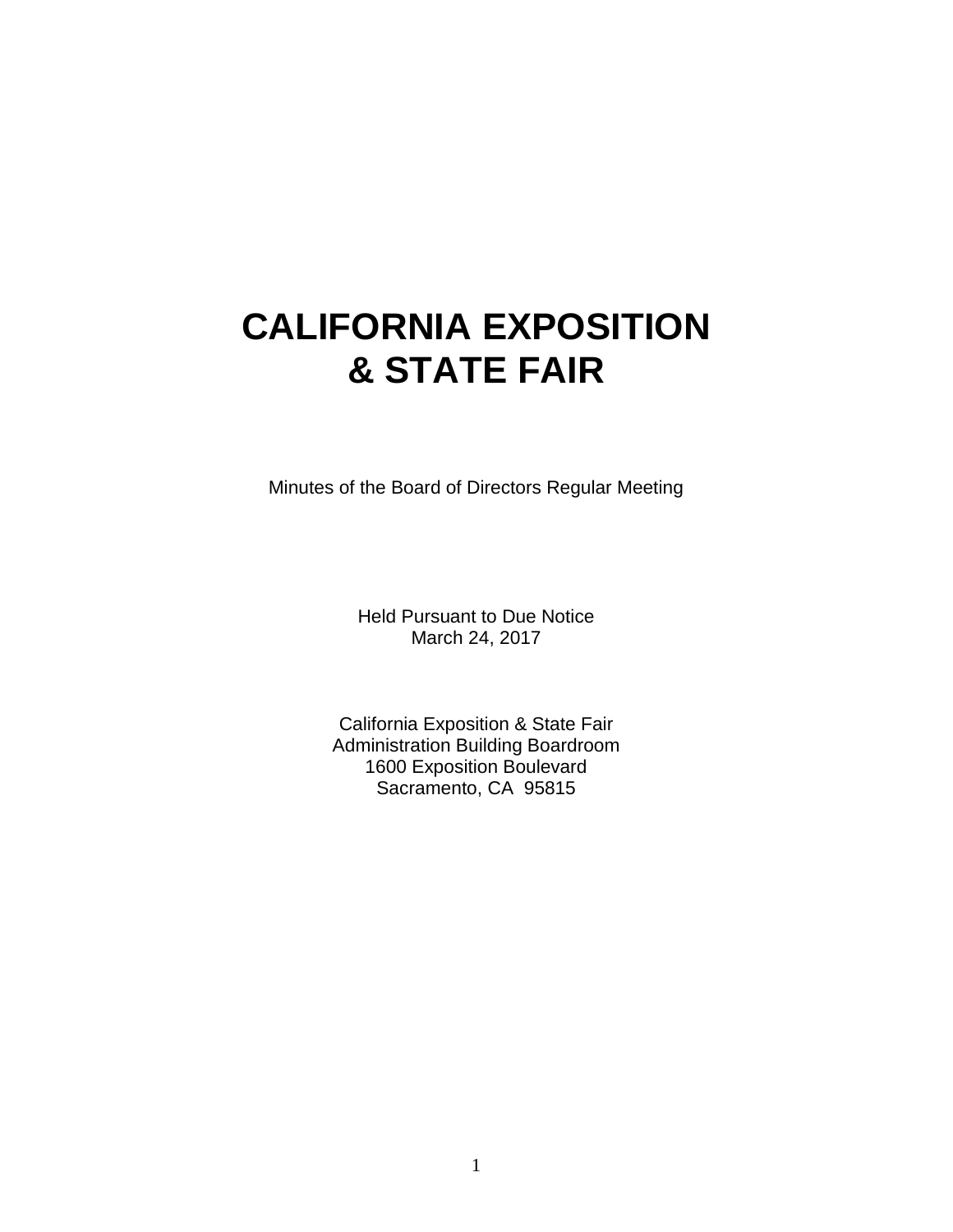#### **Directors Present**

Director Mark Nelson, Chair Director Rima Barkett, Vice Chair Director Sonney Chong Director Rina DiMare Director Jess Durfee Director Corny Gallagher Director Rex Hime Director David Mallel Director Hallie Ochoa

#### **Directors Absent**

Director Tony Ortiz

#### **Staff Present**

Rick Pickering, Chief Executive Officer (CEO) Tom Martinez, Chief Deputy General Manager Samantha Brown, Deputy General Manager Administration Margaret Mohr, Deputy General Manager Business Development & Marketing Rachelle Weir, Programs Manager Marcia Shell, Assistant General Manager, Expo Events Jay Carlson, AG Programs Manager Chief Robert Craft, Chief of Police Sue O'Brien, Recording Secretary

#### **Others Present**

Brian Honebein, Event Partnership Jen Koga, Staff Maricela Ramirez, Staff Don Callison, Staff Catherine 'Ofer Mann Mona Foster Ed Unutoa Vickie Atay-Hakari (Malakai) Michael Lose

\*May not include all others present in the room or arriving late.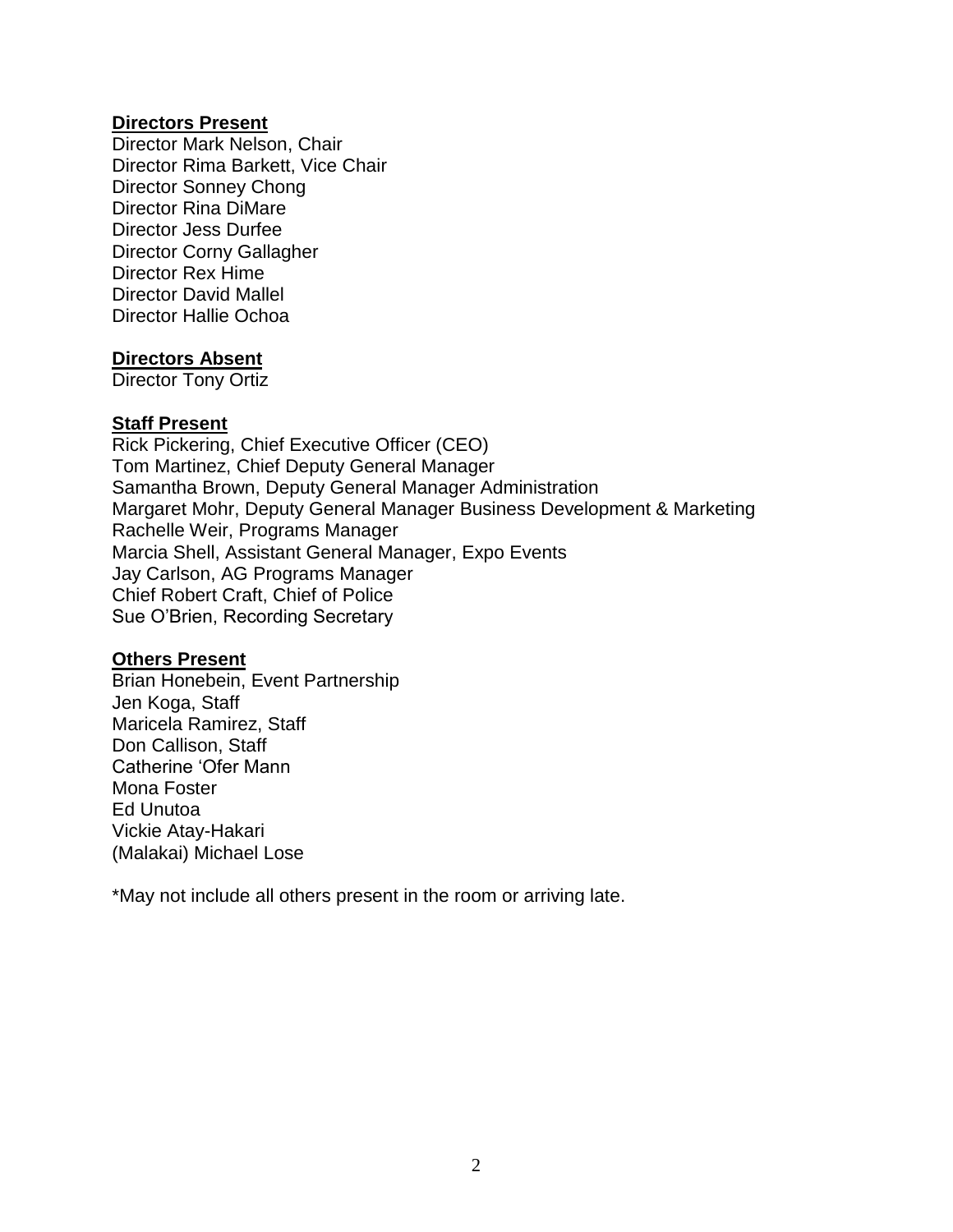#### **1. CALL TO ORDER**

The meeting was called to order by Chair Nelson at 1:00 p.m. Chair Nelson read the Mission Statement and Policy Statement into the record.

#### **2. PLEDGE OF ALLGIANCE**

Chair Nelson asked Chief Craft to lead the Board and Staff in the Pledge of Allegiance.

#### **3. ROLL CALL**

Roll call was taken by CEO Pickering and a quorum was present. Director Ortiz was not present and asked to be excused.

#### **Motion:**

It was moved by Director Hime and seconded by Director Chong to excuse the absence of Director Ortiz. **All in favor, motion carried unanimously.** 

#### **4. INTRODUCTION OF GUESTS & STAFF**

Introduction of Guests and Staff were made around the room.

#### **5. PRESENTATION**

**a.** Presentation to Hallie Ochoa for her services on the Cal Expo & State Fair Board of Directors 2013-2017. Director Ochoa was presented with a Golden Bear in appreciation of her service on the Cal Expo & State Fair Board of Directors.

Chair Nelson suggested that item 12a. be heard out of order. There were no objections.

#### **6. MINUTES OF MEETINGS**

**a.** Approve Board Committee Minutes and Board Meeting Minutes of February 24, 2017 as presented.

#### **Motion:**

It was moved by Director Hime and seconded by Director Gallagher to accept the Board Committee Meeting Minutes and Board Meeting Minutes of February 24, 2017, as presented. **All in favor, motion carried unanimously.**

#### **7. COMMITTEE AND STAFF REPORTS**

**a.** Legislative Committee

Committee Chair DiMare reported that the committee discussed meetings with the Governor's staff and other legislative members, having a document to be used as talking points and new legislation. The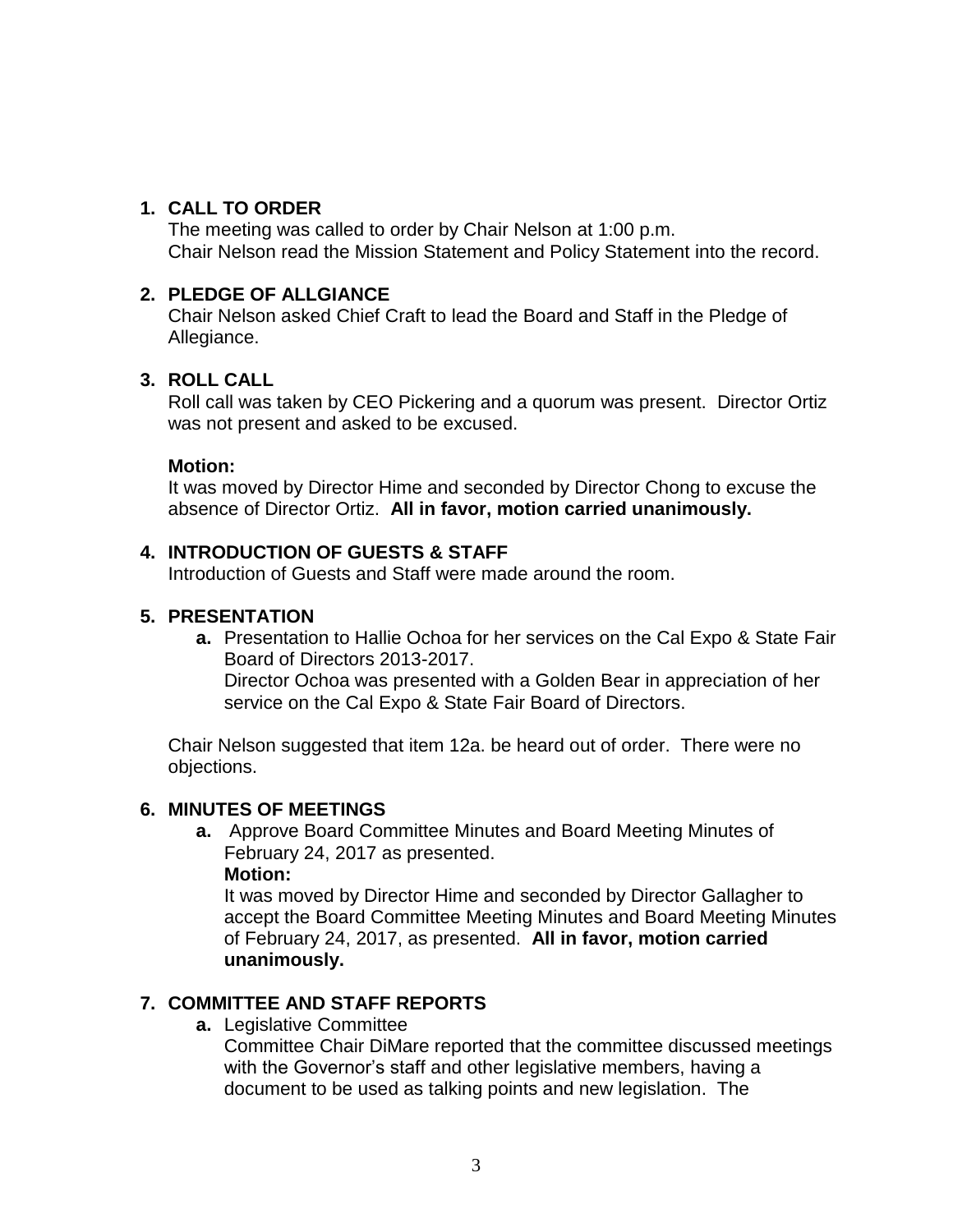committee asked staff to follow the legislation and keep committee members informed.

Committee Chair DiMare brought forward a formal motion, to request that staff put together a high level educational briefing with targeted Legislators to discuss issues pertaining Cal Expo & State Fair. **Motion:**

The motion was moved by Director Durfee and seconded by Director Hime. **All in favor, motion carried unanimously.**

**b.** Annual State Fair Committee

Committee Chair Barkett reported the committee had a good meeting and asked Program Manager Weir to go over the staff report for 2017 State Fair Programs. There was a parking report that discussed.

CEO Pickering informed the State Fair Board that the Agricultural Advisory Council had been presented with a proposal to hire a rodeo for two days, mid-week at the 2017 State Fair. The Equine Advisory Committee offered to raise funds for 50% of the costs associated with bringing in a Rodeo and asked that the Cal Expo State Fair contribute the other 50%. After a lengthy discussion it was decided that this item would be put on the Annual State Fair Committee agenda next month with the understanding that if the money was not raised by the Equine Advisory Committee it would not be need to be discussed.

Deputy General Manager Mohr gave a brief update on concert information.

# **8. FINANCIAL REPORTS**

**a.** Contracts/Purchases Requiring Board Notification/Approval Deputy General Manager Brown reviewed her report as the item was informational only.

# **9. CORRESPONDENCE**

None

# **10.UNFINISHED BUSINESS**

None

# **11.NEW BUSINESS**

- **a.** Agriculturalist of the Year-2017: Review of recommendation by the Agricultural Advisory Council; Recommend approval by full Board
- **b.** Vineyard of the Year-2017: Review of recommendation by the Agricultural Advisory Council; Recommend approval by full Board
- **c.** Wine Lifetime Achievement Award-2017: Review of recommendation by the Agricultural Advisory Council; Recommend approval by full Board
- **d.** Champion of Technology Award-2017: Review of recommendation by the California Department of Technology; Recommend approval by full Board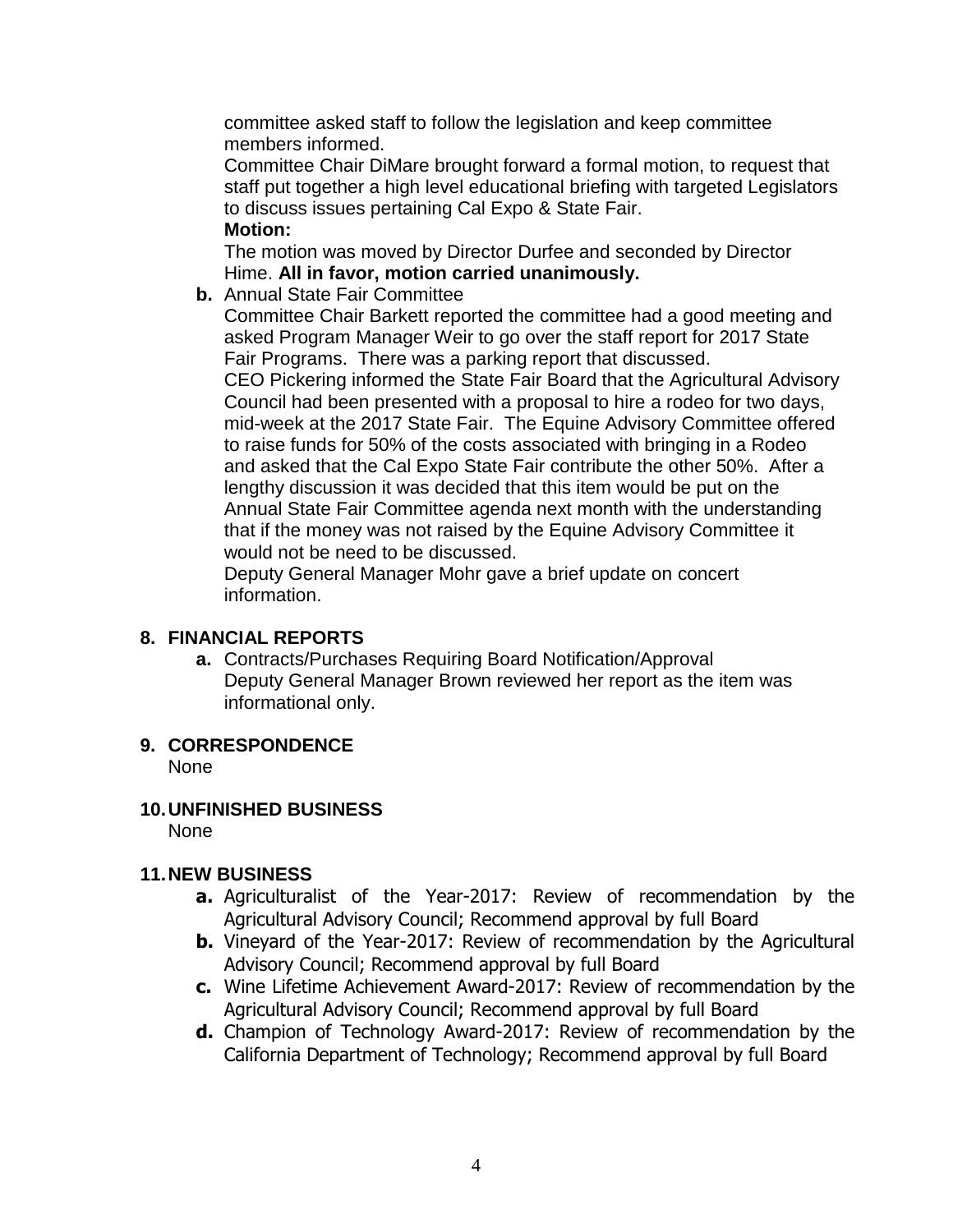# **Motion:**

Motion to accept the recommendation by the Agricultural Advisory Council for items a-d was made by Vice Chair Barkett and moved by Director Hime and seconded by Director DiMare. **All in favor, motion carried unanimously.**

Tom Nassif, was awarded Agriculturalist of the Year, Dutton Ranch Vineyard, was awarded Vineyard of the Year, Paul Draper, was awarded Wine Lifetime Achievement Award, Champion of Technology, Individual, was awarded to Bryan M. Sastokas and Champion of Technology, Organization, was awarded to AIRA.

**e.** Butler Amusements: Review and Approval of proposed Amendment Deputy General Manager Brown reviewed that staff report. **Motion:**

Director Durfee moved the approval of the proposed Amendment with our Butler Amusement contract and was seconded by Director Mallel. **All in favor, motion carried unanimously.**

**f.** Multi-Use Sports Facility: Review and approval of proposed "One Year" Amendment with Spectra by Comcast Spectacor Deputy General Manager Brown reviewed the staff report. **Motion:**

Director Hime moved the adoption of the proposed One Year Amendment with Spectra Comcast. **All in favor, motion carried unanimously.**

**g.** Time Capsule of 50<sup>th</sup> Anniversary at Cal Expo: General Discussion

CEO Pickering reported that it was the desire of the Committee to direct staff to move forward with a 50<sup>th</sup> Anniversary at Cal Expo Time Capsule program during State Fair with the size and type of program to be determined at a later date.

# **12.MATTERS OF INFORMATION**

**a.** Public Comment on Matters not on the Agenda

Catherine 'Ofer Mann, President of TOFA, Mona Foster, Ed Unutoa, (Malakai) Michael Lose and Vickie Atay-Harkari came forward to make comments and express their concerns with the application and selection process for the state fair community stages.

CEO Pickering thanked the group for coming and congratulated them on delivering their message. CEO Pickering stated that this item will be taken back to staff and to our Cultural Advisory Council.

**b.** CEO Comments CEO Pickering informed the Board that there is a signed contact with Rock & Brews.

#### **c.** Directors Comments/Agenda Items for Future Meetings

There was a general discussion regarding the length of the lunch break and the start time of Board Meetings.

Vice Chair Barkett requested that Board Members allow more time for agenda items.